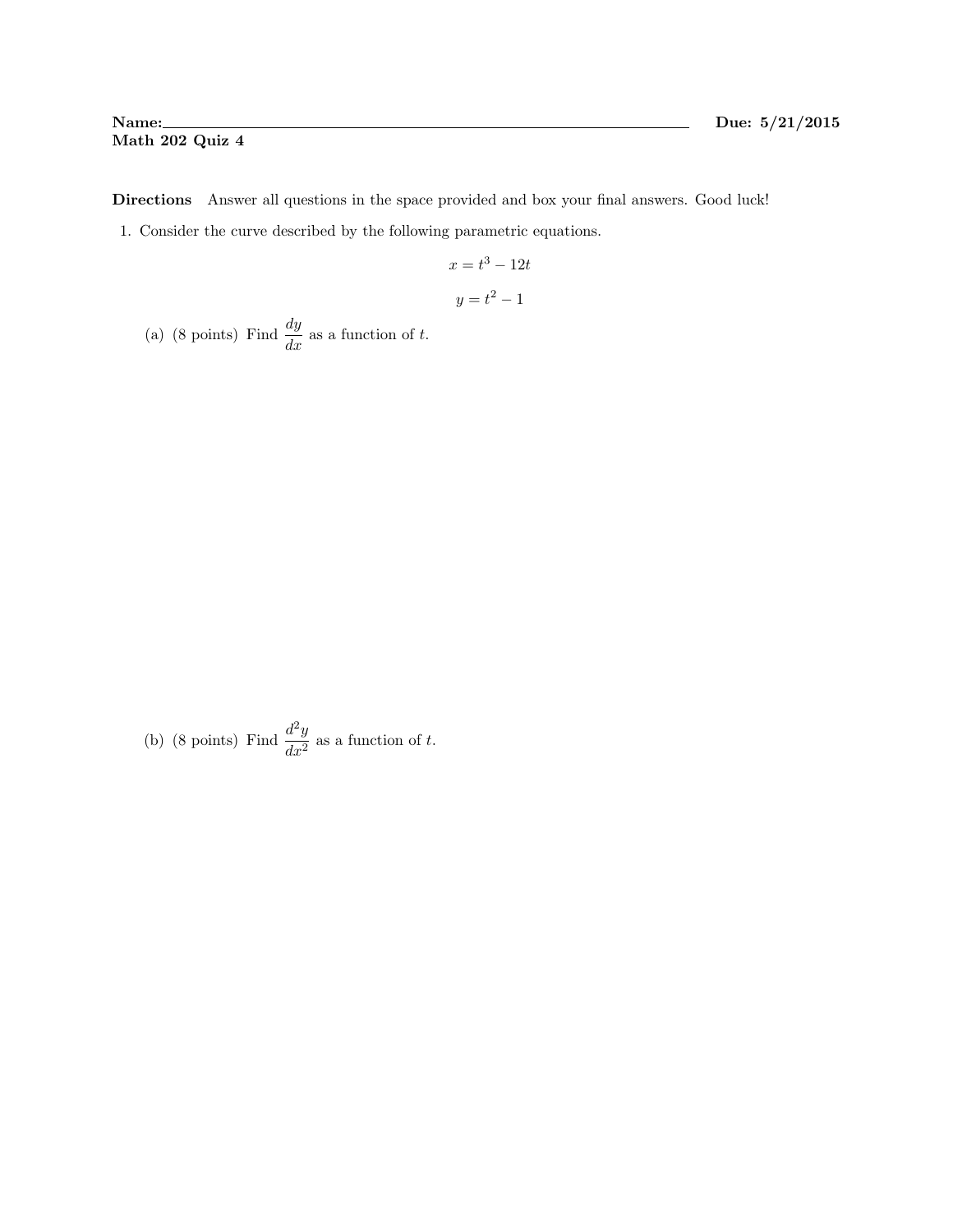2. Sketch the following polar curves.

(a) (4 points)  $r = 2\cos(3\theta)$ 

(b) (4 points)  $r = 3\cos(2\theta)$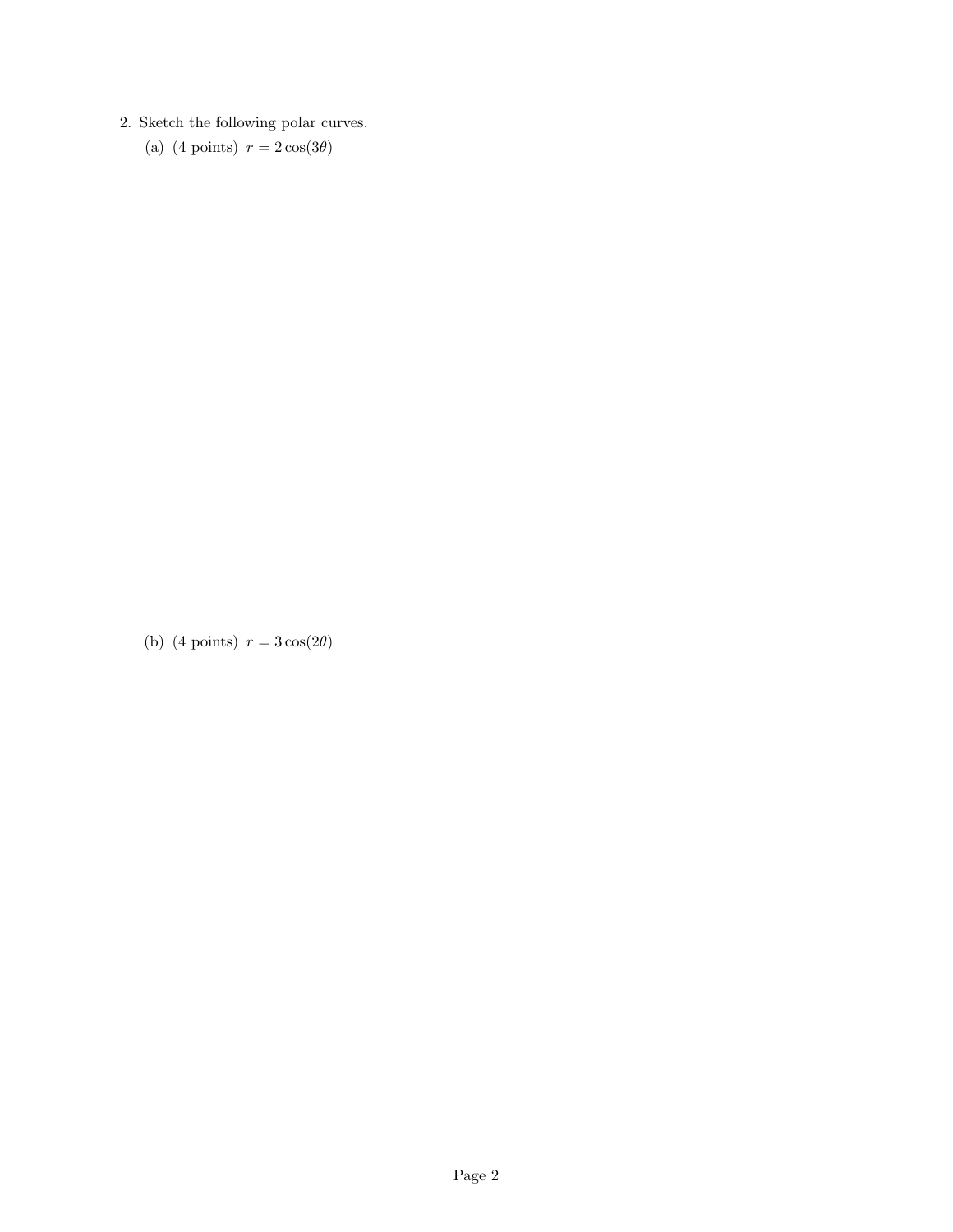(c) (4 points) 
$$
r = \frac{1}{2} + \sin(\theta)
$$

3. (8 points) Find the slope of the tangent line to the polar curve  $r = \frac{1}{a}$  $\frac{1}{\theta}$  when  $\theta = \pi$ .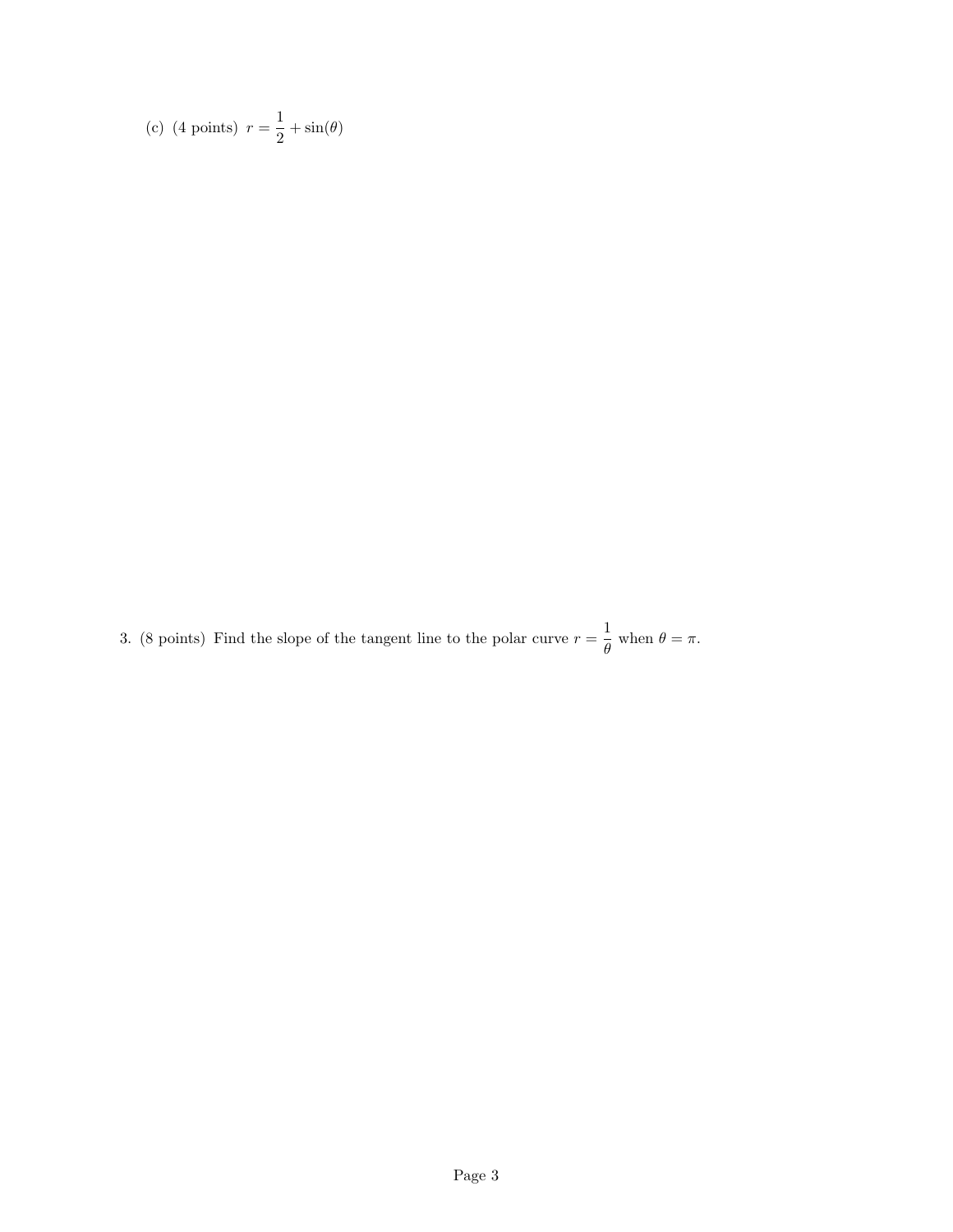4. (8 points) Find the area of the region inside the polar curve  $r = 3 \cos \theta$  and outside the polar curve  $r = 1 + \cos \theta.$